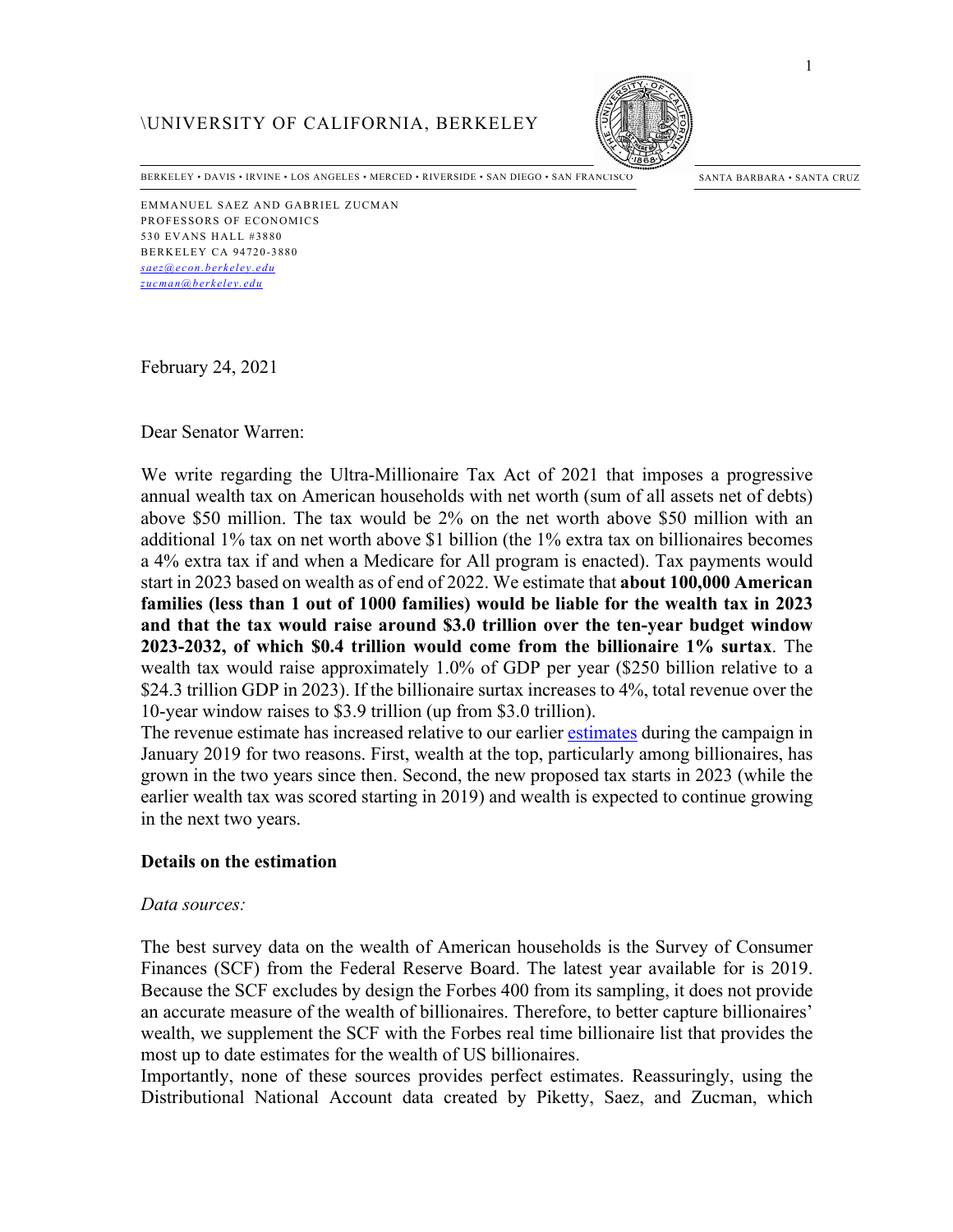estimates wealth by capitalizing investment income from income tax returns, generates fairly close (and even slightly higher) revenue estimates.<sup>1</sup> An important virtue of the progressive wealth tax is that it will generate much more accurate data to estimate and track the wealth of the wealthiest Americans.

### *Methodology:*

1) We combine the 2019 Survey of Consumer Finances and the Forbes real-time billionaire list as follows. We first age the 2019 SCF to the end of 2020. Because the SCF does not sample the Forbes 400 billionaires, we remove billionaires in the SCF and replace them with the Forbes real-time billionaires (as of January 24, 2021). We then age the combined dataset of the end of 2022 by inflating the number of households and wealth uniformly to match the aggregate projections for population and GDP growth from the Congressional Budget Office (.6% population growth per year and 3.7% nominal GDP growth per year).

2) Tax avoidance/evasion: recent research shows that the extent of wealth tax evasion/avoidance depends crucially on loopholes and enforcement. <sup>2</sup> The proposed wealth tax has a comprehensive base with no loopholes and strong enforcement through audits and information reporting. Therefore, the avoidance/evasion response is likely to be small. We assume that households subject to the wealth tax are able to reduce their tax liability by 15% through a combination of tax evasion and tax avoidance. This is a large response in light of existing estimates. 3

3) Revenue estimates are reported in the attached table.

a) In 2022, there would be around 100,000 households liable to the wealth tax. In both cases, this would about .05% of the 185 million US families in 2022. The tax base above

<sup>1</sup> Piketty, Thomas, Emmanuel Saez, and Gabriel Zucman, "Distributional National Accounts: Methods and Estimates for the United States", Quarterly Journal of Economics 133(2), 2018, 553-609. Data online at http://gabriel-zucman.eu/usdina/

<sup>&</sup>lt;sup>2</sup> See Saez, Emmanuel and Gabriel Zucman "Progressive Wealth Taxation." Brookings Papers on Economic Activity, Fall 2019, 437-511 for a detailed review of the literature.

<sup>&</sup>lt;sup>3</sup> Seim, David. 2017. "Behavioral Responses to an Annual Wealth Tax: Evidence from Sweden", American Economic Journal: Economic Policy, 9(4), 395-421 and Jakobsen, Kristian, Katrine Jakobsen, Henrik Kleven and Gabriel Zucman. 2018. "Wealth Accumulation and Wealth Taxation: Theory and Evidence from Denmark" NBER working paper No. 24371, obtain small avoidance/evasion responses in the case of Sweden and Denmark in two countries with systematic third party reporting of wealth: a 1% wealth tax reduces reported wealth by less than 1%. Londono-Velez, Juliana and Javier Avila. "Can Wealth Taxation Work in Developing Countries? Quasi-Experimental Evidence from Colombia", UC Berkeley working paper, 2018 show medium size avoidance/evasion responses in the case of Colombia where enforcement is not as strong: a 1% wealth tax reduces reported wealth by about 2-3%. The study for Switzerland, Brülhart, Marius, Jonathan Gruber, Matthias Krapf, and Kurt Schmidheiny. "Taxing Wealth: Evidence from Switzerland," NBER working paper No. 22376, 2016 is an outlier that finds very large responses to wealth taxation in Switzerland: a 1% wealth tax lowers reported wealth by 23-34%. This extremely large estimate is extrapolated from very small variations in wealth tax rates over time and across Swiss cantons and hence is not as compellingly identified as the other estimates based on large variations in the wealth tax rate. Switzerland has no systematic third party reporting of assets which can also make tax evasion responses larger than in Scandinavia. Our 15% tax avoidance/evasion response to a 2% wealth tax is based on the average across these four studies  $(2\%*(0.5 + 0.5 + 2.5 + 2.5))$ /4=16%).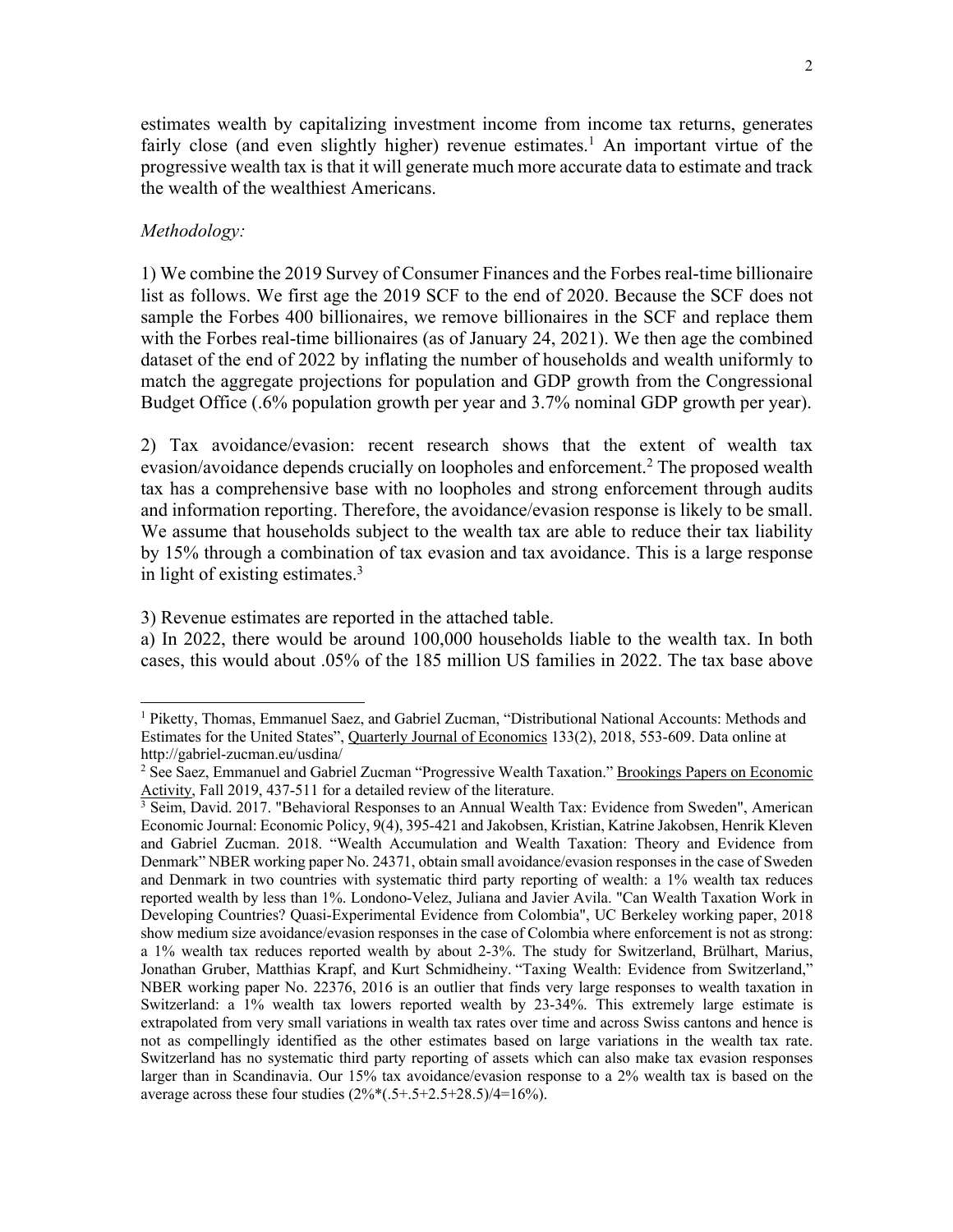\$50 million would be \$11.0 trillion. A two percent tax on this base would raise \$219 billion (paid in 2023).

b) In 2022, the billionaire surtax base is estimated at \$3.3 trillion and hence the billionaire surtax of 1% would raise \$33 billion in 2023 from about 1000 billionaire families. The higher billionaire surtax of 4% would raise \$131 billion in 2023.

c) The combination of the 2% tax above \$50 million and the billionaire 1% surtax would raise  $$219 + $33 = $252$  billion paid in 2023, approximately 1.0% of the 2023 GDP. With the 4% higher billionaire surtax, revenue in 2023 would be \$351 billion.

d) To project tax revenues over a 10-year horizon, we assume that nominal taxable wealth would grow at the same pace as the economy, at 4% per year as in standard projections of the Congressional Budget Office or the Joint Committee on Taxation. This growth is decomposed into 2% price inflation, .6% population growth, and 1.4% of real growth per capita. This implies that tax revenue over the 10 years 2023-2032 is 12.0 times the revenue raised in 2023. <sup>4</sup> This uniform growth assumption is conservative as the wealth of the rich has grown substantially faster than average in recent decades. The estimates by Saez and Zucman<sup>5</sup> show that, from 1980 to 2016, real wealth of the top 0.1% has grown at 5.3% per year on average, which is 2.8 points above the average real wealth growth of 2.5% per year. Average real wealth of the Forbes 400 has grown even faster at 7% per year, 4.5 points above the average. The historical gap in growth rates of top wealth vs. average wealth is larger than the proposed wealth tax. Therefore, even with the wealth tax of 2% and 3% for billionaires, it is most likely that top wealth would continue to grow at least as fast as the average. However, a 6% tax on billionaires could reduce the growth of billionaire wealth. Therefore, in this scenario, we assume that the billionaire wealth tax base would grow by 3 percentage points less each year than in the 3% tax scenario. As a result, the growth of the billionaire tax base would be only 1% per year (instead of 4% per year) and the 10-year revenue would correspondingly be only 10.17 times the revenue in 2023 (instead of 12 times).

e) Under the 1% billionaire surtax scenario, this 10-year projection implies that revenue raised by the progressive wealth tax with would be 12\*252=\$3.03 trillion. Out of these \$3.03 trillion, the billionaire 1% surtax would raise \$394 billion. Under the 4% billionaire surtax scenario, the 10-year projection implies that revenue raised by the progressive wealth tax with would be \$3.91 billion. Out of these \$3.91 trillion, the 4% billionaire surtax would raise \$1374 billion.

f) It is important to emphasize that our computations assume that the wealth tax base is comprehensive with no major asset classes exempt from wealth taxation. Introducing exemptions for specific asset classes would reduce the revenue estimates both mechanically and dynamically as wealthy individuals would shift their wealth into tax-

<sup>&</sup>lt;sup>4</sup> With r=4.0%, we have  $[1+(1+r)+..+(1+r)^{9}]=[ (1+r)^{10}-1]/r=12.01$ .

<sup>5</sup> Saez, Emmanuel and Gabriel Zucman, "Wealth Inequality in the United States since 1913: Evidence from Capitalized Income Tax Data", Quarterly Journal of Economics 131(2), 2016, 519-578, updated series available at http://gabriel-zucman.eu/usdina/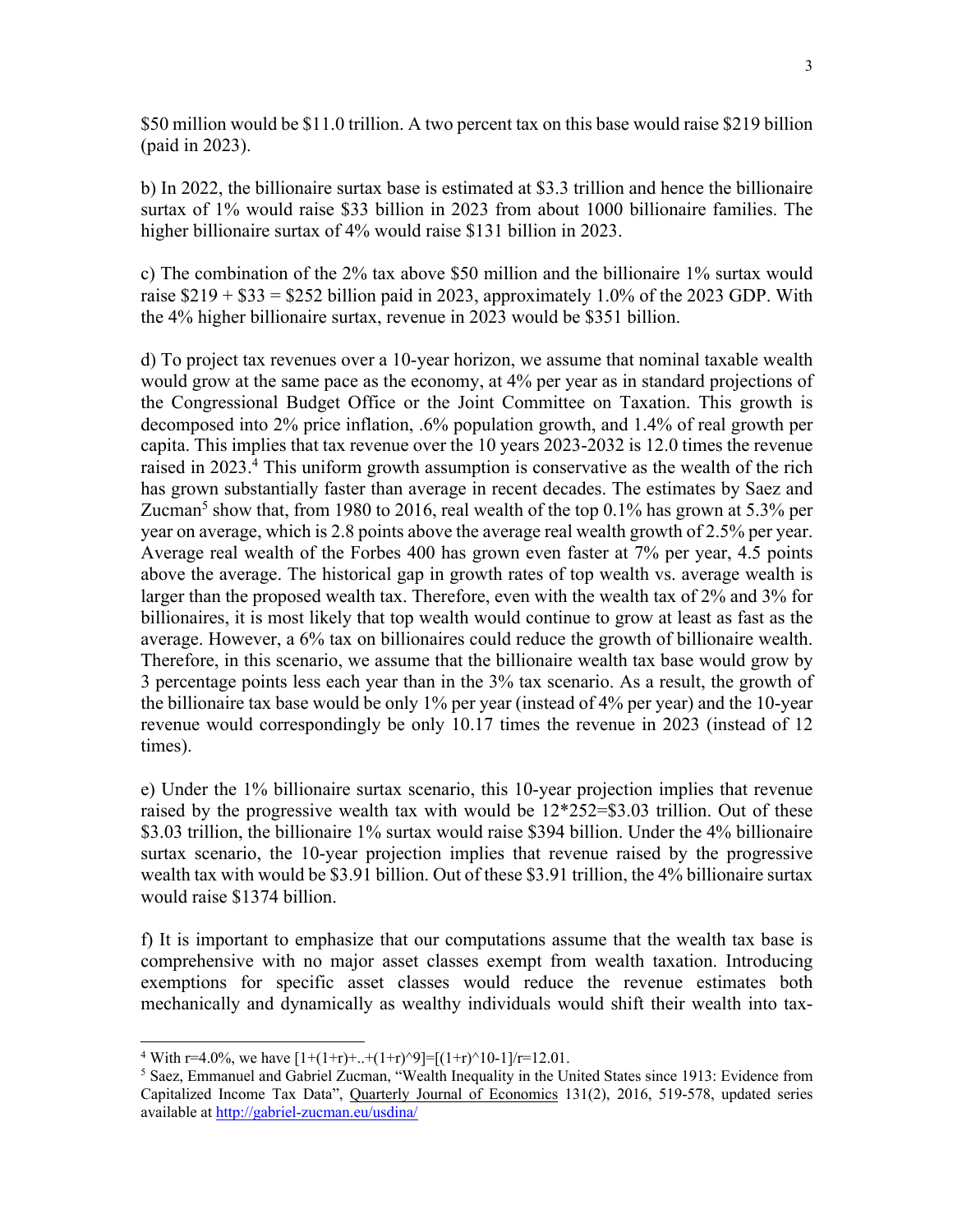exempt assets. Because your proposal does not include any large exemptions, we do not believe our revenue estimate needs to be adjusted.

|                                                       | Threshold    | <b>Base above</b><br>exemption<br>in \$billions<br>(in 2022) | Number of<br>taxpayers<br>(in 2022) | Share of<br><b>US families</b><br>liable | Tax rate<br>above<br>threshold | Tax revenue<br>in \$billions<br>(for 2022<br>wealth<br>collected in<br>2023) | 10-year tax<br>revenue in<br><b><i>Sbillions</i></b><br>(collected in<br>2023-2032) |
|-------------------------------------------------------|--------------|--------------------------------------------------------------|-------------------------------------|------------------------------------------|--------------------------------|------------------------------------------------------------------------------|-------------------------------------------------------------------------------------|
|                                                       |              |                                                              |                                     |                                          |                                |                                                                              |                                                                                     |
| A. 2% above \$50 million + extra 1% above \$1 billion |              |                                                              |                                     |                                          |                                |                                                                              |                                                                                     |
| Base rate                                             | \$50 million | 10971                                                        | 100.449                             | 0.054%                                   | 2%                             | 219                                                                          | 2633                                                                                |
| Surtax on billionaires                                | \$1 billion  | 3284                                                         | 1.005                               | 0.00054%                                 | 1%                             | 33                                                                           | 394                                                                                 |
| Total revenue (summing the two components):           |              |                                                              |                                     |                                          |                                | 252                                                                          | 3027                                                                                |
| B. 2% above \$50 million + extra 4% above \$1 billion |              |                                                              |                                     |                                          |                                |                                                                              |                                                                                     |
| Base rate                                             | \$50 million | 10971                                                        | 100.449                             | 0.054%                                   | 2%                             | 219                                                                          | 2532                                                                                |
| Surtax on billionaires                                | \$1 billion  | 3284                                                         | 1.005                               | 0.00054%                                 | 4%                             | 131                                                                          | 1374                                                                                |
| Total revenue (summing the two components):           |              |                                                              |                                     |                                          |                                | 351                                                                          | 3906                                                                                |

#### **Ultra-Millionaire Tax Revenue Estimates (in 2022 dollars)**

Notes: The table displays revenue estimates for the extreme wealth tax. The wealth tax is an annual tax on the total worldwide net worth starting in 2023 (based on end of year 2022 wealth). The exemption threshold of \$50 million is the same for married and non-married<br>taxpayers. The wealth tax combines a tax of 2% above \$50 million with an extra tax above \$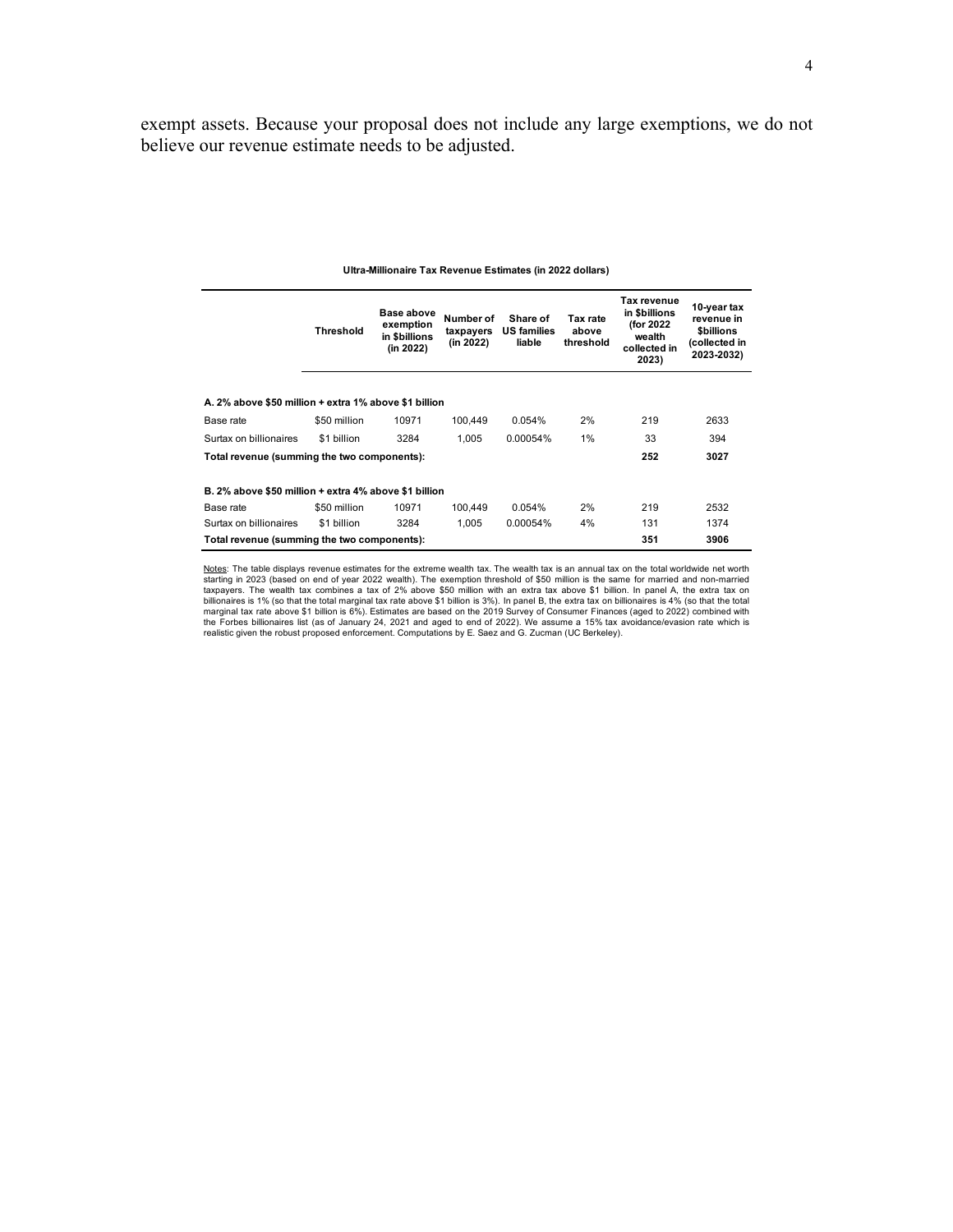### **Wealth inequality**

One of the key motivations for introducing a progressive wealth tax is to curb the growing concentration of wealth. The figure below depicts the evolution of the share of wealth going to the top 0.1% of wealth holders vs. the bottom 90% based on the Piketty, Saez, and Zucman (2018) data (updated to 2019). It shows that the top 0.1% wealth share has increased dramatically from about 7% in the late 1970s to around 20% in recent years. Conversely, the wealth share of the bottom 90% of families has declined from about 35% in the early 1980s to about 25% today. This fall has been primarily the consequence of increased debt for the bottom 90% (through mortgage refinance, consumer credit, and student loans). As a result, the top 0.1% today owns almost as much wealth as the bottom 90% of US families, which includes the vast majority of US families.



The rise of wealth concentration has been particularly extreme for billionaires. The Forbes 400 richest Americans data available since 1982 show that billionaires wealth has been growing much faster than the economy. The figure below shows that, in 1982, the wealthiest .00025% (approximately the top 400 Americans today) could buy 2.6% of national income (everything that the US produces within 1 year) with their wealth that year. Based on their wealth today (as of January 24, 2021), they can buy 21.6% of annual national income. Hence, their weight in the economy has grown by a factor 8 over the last 40 years. The figure shows that the wealth of the top 400 has exploded over the last 2 years during the COVID crisis. The Forbes real-time billionaire data show that billionaire wealth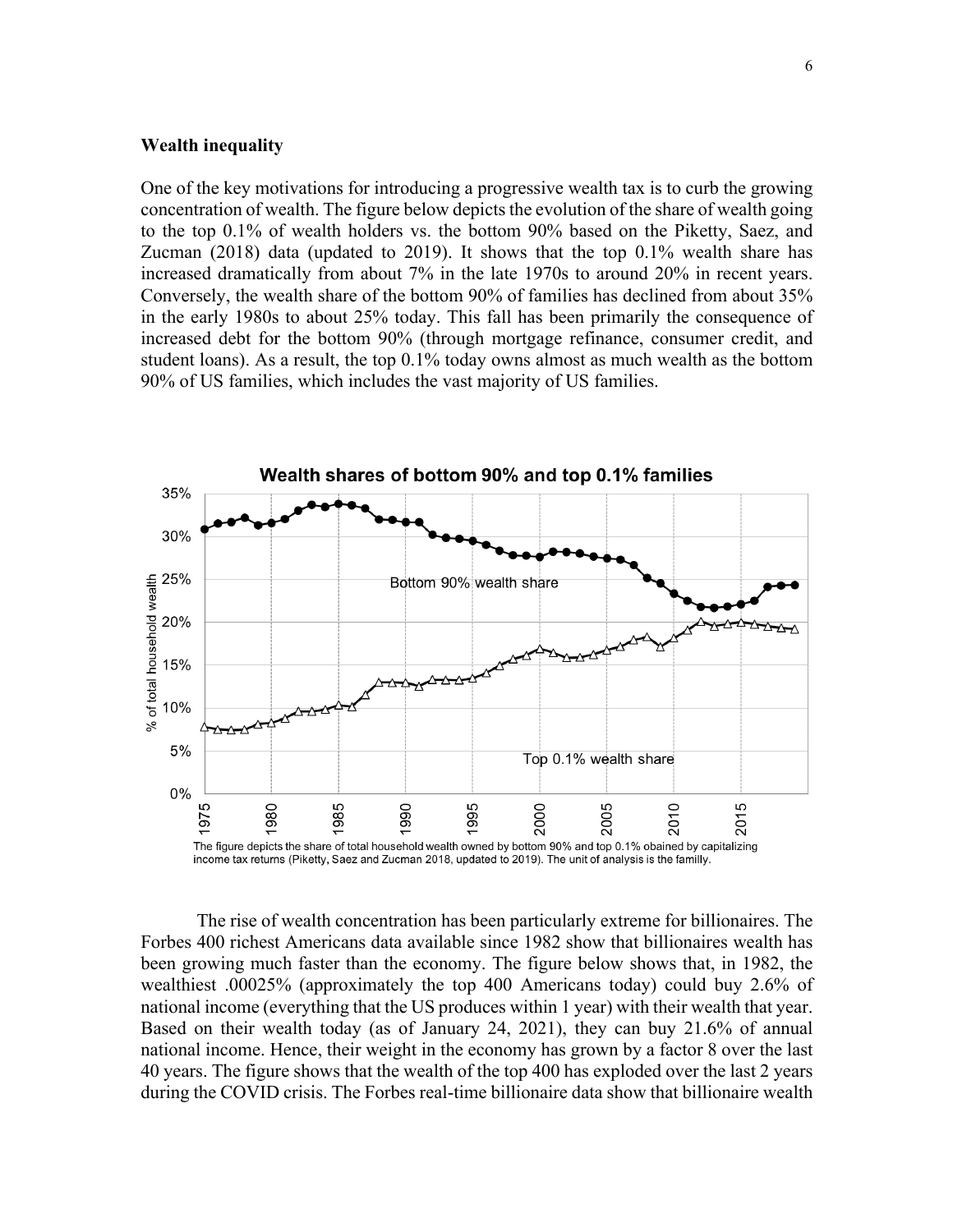now stands at \$4.2 trillion (as of January 24, 2021) 40 percent higher than before the COVID crisis (it was only \$3.0 trillion in March 2019). Billionaires are the group that has done best during these challenging times. The proposed graduated wealth tax is the most direct way to make them contribute part of their gigantic gains to the benefit of the country.



### **Tax burden relative to wealth**

The estimates of Piketty, Saez, and Zucman (2018) show that the total burden (including all taxes both at the federal, state, and local levels) of the wealthiest 0.1% families is projected to be 3.2% of their wealth in 2019 (they have on average \$116 million in wealth, and pay total taxes of \$3.68 million). The proposed progressive wealth tax would add an extra \$1.27 million (or 1.1% of wealth) to their tax burden for a total tax burden (relative to wealth) of  $4.3\%$ .<sup>6</sup>

In contrast, the bottom 99% families have a total tax burden of 7.2% relative to their wealth. Their tax burden relative to wealth is much higher than for the top 1% because the bottom

<sup>6</sup> For the wealthiest 1% families, the total tax burden is projected to be 3.2% of their wealth in 2019 (they have on average \$21.3 million in wealth, and pay total taxes of \$.68 million). The proposed progressive wealth tax would add an extra \$.11 million (or .54% of wealth) to their tax burden for a total tax burden (relative to wealth) of 3.7%.